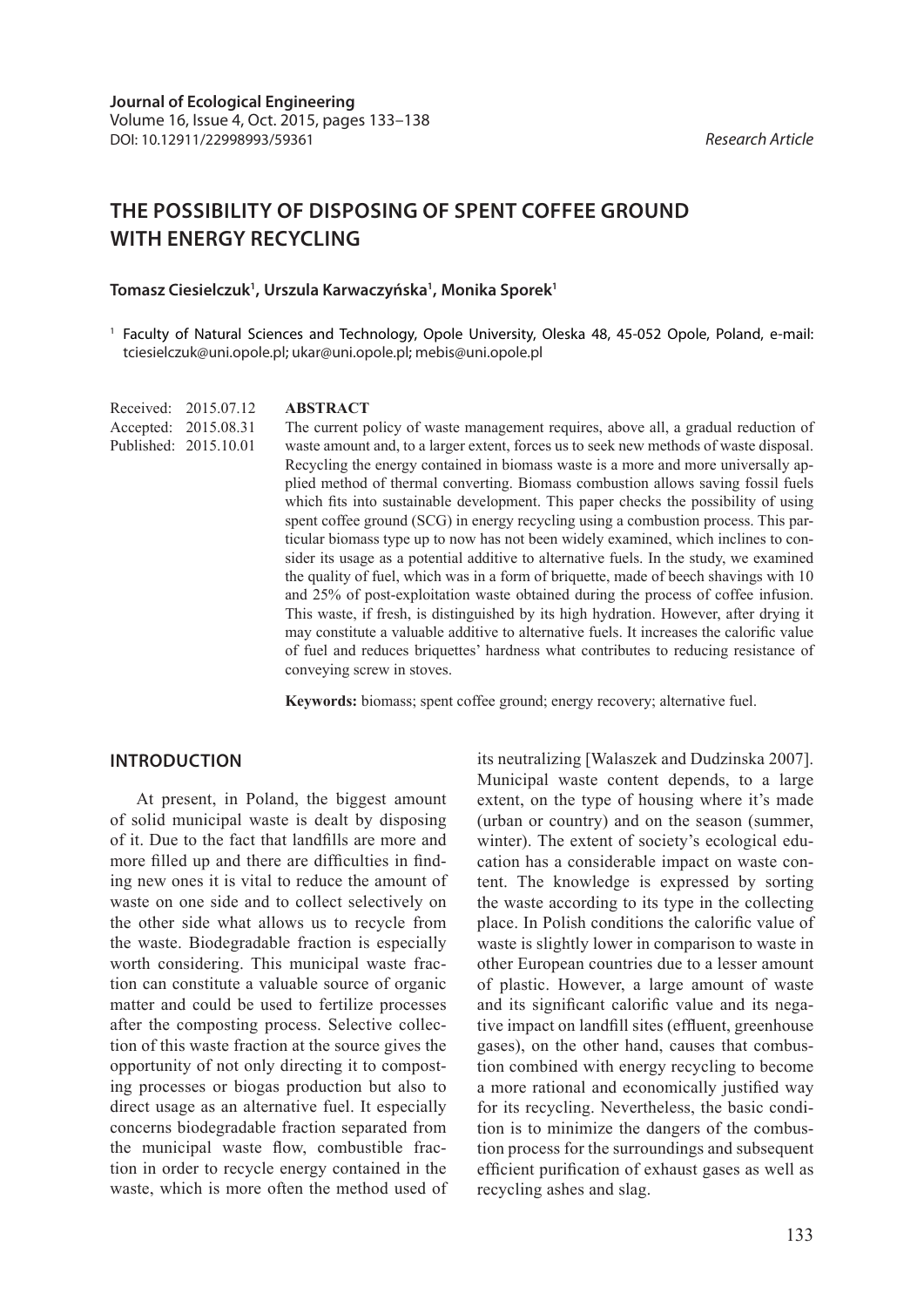One of the cutting edge technologies of the municipal waste management is its processing of fuel using numerous technologies mainly based on grinding, mechanical segregation, drying, hygenisation and subsequently granulating or briquetting. Industrial or agricultural waste (e.g.: after harvesting waste), especially timber industry waste can be directly used as a cheap alternative fuel, especially in rural areas [Chau et al. 2009, Domanska 2008, Hasan et al. 2009, Yan et al. 2006]. Wood waste in a form of wood chips can be used not only in the process of combustion, but also in the gasification creating process gas used as a fuel [Erlich et al. 2006; Gołuchowska et al 2015]. Also weed biomass can be used as an energy source, due to good calorific value [Ciesielczuk et al. 2014].

Wood waste in a form of shavings and grinding dust subjected to pelleting or briquetting are valuable and more and more commonly used as fuel – not only in households but also in small companies, and even in big plants heating production halls [Purohit et al. 2006]. This fuel is a universal product characterized by its ash ingredient at the level of 0.8–1.5%, easily flammable, and its relatively high calorific value, compared to low quality coal. Any biomass originating from industry, agriculture or even households can be briquetted or pelleted. There are high hopes for using biomass to energy cogeneration in ORC and EFGT [Kautz and Hansen 2007]. The aim of this thesis explores the possibility of using spent coffee ground as an addition to wood biomass as an additive to solid alternative fuel. Annual coffee consumption in Poland is constantly increasing and is currently at 3 kg/M. It is an amount that is a few times lower in comparison to Scandinavian countries [Dudek 2005]. Due to a scanty amount of spent waste submitted to composting or methane fermentation, in equivalence to dry mass it gives approximately 115 thousand Mg of waste to landfills. It is 0.1% of annual hard bituminous coal extraction in Poland, which weighs in favour of using this waste to recycled energy production, which is a part of the current energy policy in Poland and Europe attempting to reduce fossil fuel usage. Using SCG as a component to alternative fuel production in a form of briquettes would allow the savings of about 89900 Mg of coal each year.

Different biodegradable waste can be neutralized in a way of recycling its energy by subjecting it to pyrolysis or it can be used to activate carbon production or other types of sorbents used to improve the quality of water and air [Boonamnuayvitaya et al 2005, Masek et al 2008, Oliveira et al 2008, Orozco et al 2008]. When SCG undergoes the extraction process and then the obtained eluent is submitted to transesterification it can be used as a high quality biodiesel [Kondamudi et al 2008]. One of the most interesting solutions is applying supercritical  $CO<sub>2</sub>$  to fatty acids extracted from used coffee in order to produce liquid fuels, e.g. biodiesel [Couto et al 2009]. All those processes and technologies are aimed to limit the usage of non-renewable energy sources among which the most prominent are petroleum and coal (meeting respectively 35% and 25.3% of the world's demand for primary energy) [Heinimo 2009]. Mankind is still trying to restrict the demand for mining fossil fuels in favour of renewable sources. Waste biomass constitutes a valuable energy source. It has numerous values. It is made in nearly every part of the Earth. There is no need for professional know how or expensive technologies. Moreover, in contrast to other renewable energy sources, in our weather conditions it can be even more competitive to coal with respect to the economy. Therefore, technologies are making it easier to recycle energy from biomass and it is getting more and more popular.

#### **LEGAL BASIS**

The legal basis concerning also waste management in Poland is the act of 13 September 2006 (Journal of Laws of the Republic of Poland 2013 item 1399 as amended). It is regulated in a special way determining mass limitations of biodegradable waste disposals of 50, and 35% from 2013 and 2020, respectively in relation to the base year of 1995. Limiting disposals of 114 thousand Mg of dry mass SCG (in a hydrated state this mass is 191.4 thousand Mg.) annually is a conclusion contributing to attaining the appointed limits. The definition of biomass is included in the Environment Ministry order on 20 December 2005 about the emission standards from installation (Journal of Laws of the Republic of Poland No 260 issue 2181). According to the aforementioned order biomass is a product completely or partially consisting of plant which derives from agriculture, forestry, which is combusted in order to recycle its energy. Agriculture, forestry and plant waste derived from the food industry is also consid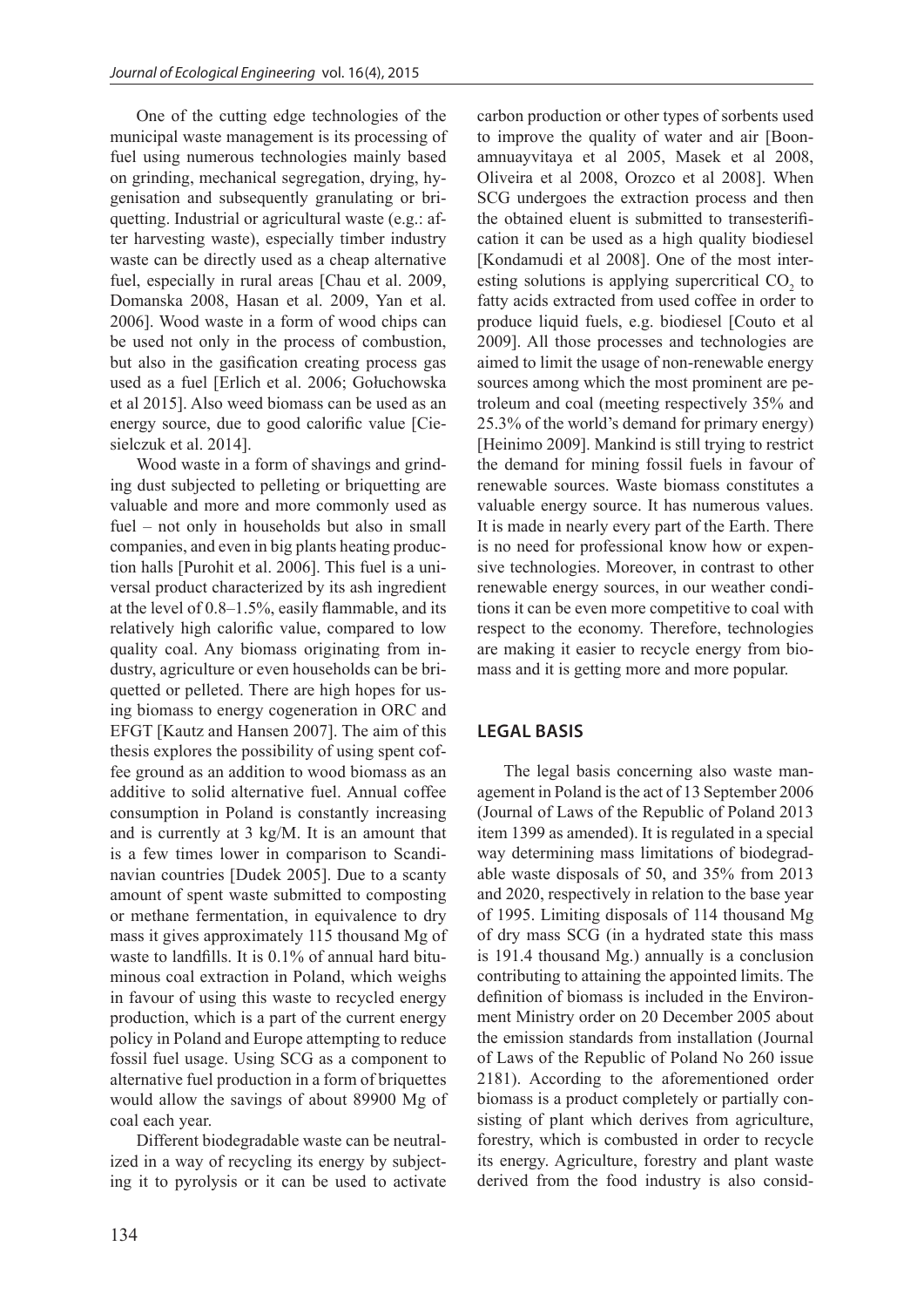ered biomass. According to these directives wood is also considered as biomass. However, wood waste covered or soaked with preservatives is not regarded as biomass according to the aforementioned order. What is more, biomass is defined in the Ministry of Economy's order from 19th December 2005 in a detailed scope of required obligations for obtaining and putting forward to dismiss certificates of origin, substitute charge payments, and the purchase of electricity and heat made from renewable energy (Journal of Laws of the Republic of Poland No 261 issue 2187 as amended). According to this order biomass is defined as: a solid or liquid substance originating from plants or animals, which is biodegradable and which originates from products, waste from forestry and agriculture and some other biodegradable waste. Using spent coffee ground (SCG) as an alternative fuel is in accordance with the European Committee for Standardization [Alakangas et al 2006].

#### **MATERIALS AND METHODS**

In this paper we analyzed the possibilities of neutralizing spent coffee ground (SCG) which is left from coffee made in coffee makers under pressure 15 bar. The waste underwent drying in room temperature and in a dry environment was mixed with grinding dust, originating from beech wood processing. SCG additive waste was 10 and 25% (m/m) (Figures 1–3). The analysis of organic matter content was measured as a loss of ignition at 550°C, according to standards BN-88/9103-07 and SS187171. The calorific value analysis consisted of: untreated grinded dust used for briquette production – beech wood, mixture of beech wood dust with 10 and 25% part of spent coffee ground, and spent coffee ground itself. The analysis was made using a calorimetric device KL-10 according to

method described in PN-81/G-04513. Humidity analysis was carried out using a weigh method. Then the mixture underwent cold briquetting using the briquetting machine Hocker Polytechnik and a 120 bar pressure without any other additives [Kaliyan and Morey 2010].

#### **RESULTS AND DISCUSSION**

The amount of producers of fuels in the form of pellets and briquettes are growing in parallel with the increasing range of ovens diversified according to its power and constructed specifically for this fuel. Pellets and briquettes made under pressure have a lot of merits. First of all, they do not absorb humidity from the air even during its storage in a place with a relative humidity of 85% [Singh 2004]. However, using SCG as an additive causes some difficulties. The main restraining factor is the high humidity of waste (Table.1) prevented from pelleting or briquetting. Nevertheless, it appears that SCG easily gives back water and after 24 hours it takes on air dried state under the condition of keeping the same room temperature and enabling air change. Drying process can be conducted on the open air conditions for energy saving.

The analysis showed minimal differences in SCG quality obtained from pressure (15 bars) and non-pressure extraction. It mainly concerns temporal and total moisture which depends on the extraction used and on the content of substances extractable by petroleum ether. About 50% lower content of extracting substances from petroleum ether in case of pressure extraction proves increased going compounds extracted to solution. In the paper, the density of the obtained briquettes was compared with those made of only beach wood waste. High briquettes hardness is on the one hand a desired feature while storing fuel in

**Table 1.** General characteristic of spent coffee ground waste obtained during pressure and non-pressure coffee extraction (SD value in brackets)

| No. | Parameter                                          | SCG 1 bar    | SCG 15 bar   |
|-----|----------------------------------------------------|--------------|--------------|
| 1.  | Reaction (pH)                                      | 6.08(0.02)   | 5.87(0.01)   |
| 2.  | Temporal moisture [%]                              | 72.02 (0.18) | 59.98 (0.36) |
| 3.  | Total moisture content [%]                         | 73.09 (0.15) | 61.94 (0.31) |
| 3.  | Organic matter [% dw]                              | 98.93 (0.03) | 98.40 (0.03) |
| 4.  | Ash content [%]                                    | 1.07(0.03)   | 1.60(0.03)   |
| 5.  | Bulk density [g/dm <sup>3</sup> ]                  | 313.1(3.6)   | 315.8(4.2)   |
| 6.  | Substances extracted by petroleum ether [mg/kg dw] | 8.45(0.32)   | 4.42(0.01)   |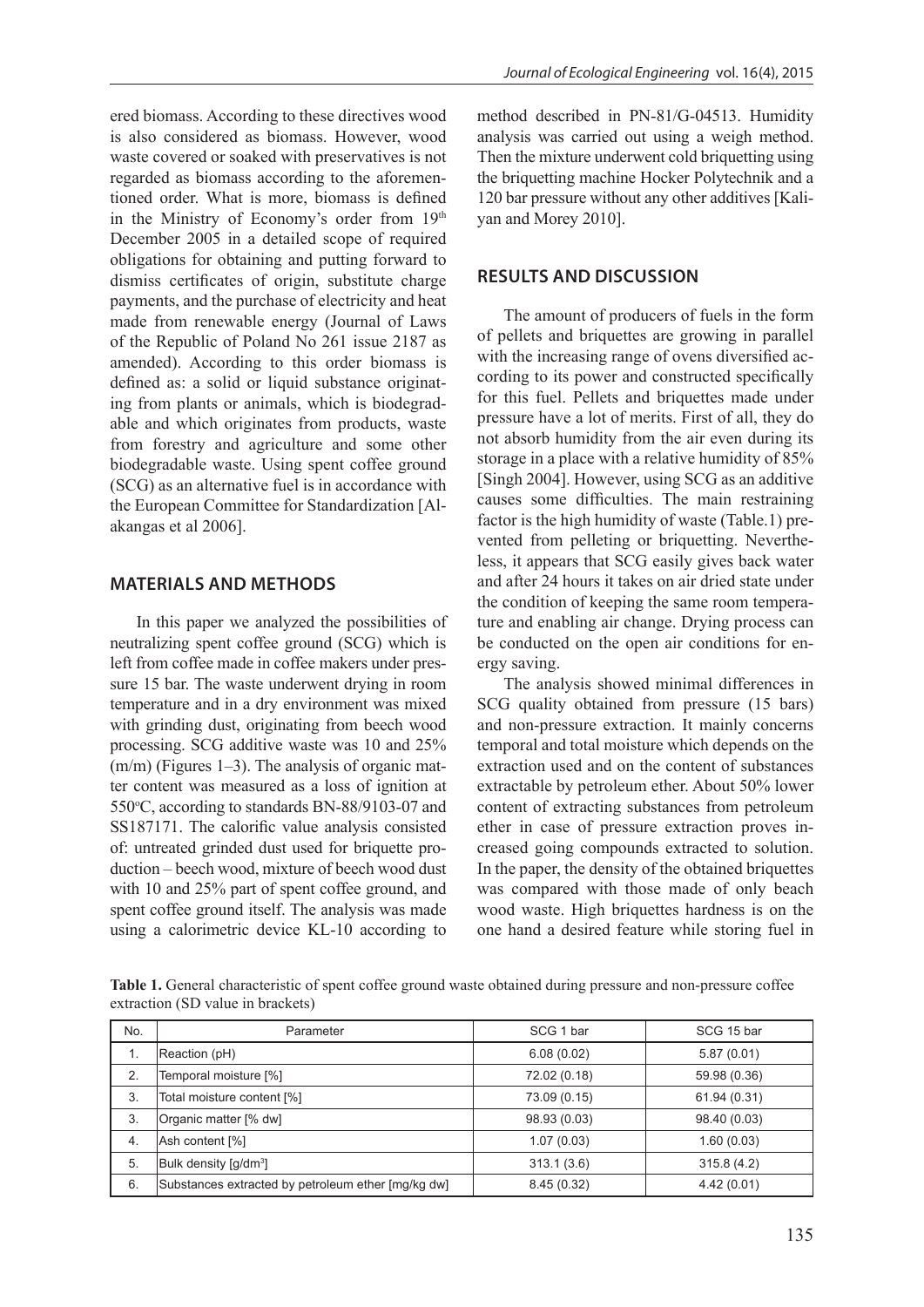

**Figure 1.** Briquettes made of beech wood waste



**Figure 2.** Briquettes made of the beech wood waste with 10% SCG addition



Figure 3. Briquettes made of the beech wood waste with 25% SCG addition

heaps or pellets, but it can cause increased resistance while conveying the fuel to boiler by conveying screw. A product with 10 and 25% addition of SCG was characterized by lower density, lower hardness and uneven surface of natural fracture in comparison to a product made without any additions (Table 2., Figure 1). Lower density of the obtained briquettes is an effect of lower pressure of sawdust pressing obtained during the work of the condensing unit. Pressure for all samples was

set on 120 bar but that this pressure could not be reached by the briquetter due to fat content and too low friction for good compression of material.

Even though the pressure was 120 bars, obtained during briquetting values were lower and were 80–90 bars for briquettes with 10% addition and 25–35% bars for briquettes with 25% SCG addition. It is an effect of increased fat and on account of this lesser friction during the final phase of briquettes compacting in a condensing unit (Figures 2–3). Such a low working pressure causes briquettes destruction during storage. Briquettes with SCG were less resilient and deformed while leaving the briquetting machine, increasing its diameter by 5%.

Beech wood calorific values are high, nevertheless SCG addition is making it even higher (Table 2) [Obernberger and Thek 2004]. Even an addition of 10% increases the product calorific value by 1.86% and a 25% addition by 8.26% in comparison to the heat from beech wood. The examined briquettes in this regard can be compared to lesser quality hard coal. The calorific value of hard bituminous coal oscillates in quite a wide range between 16.7MJ/kg and 32.7MJ/kg. In the case of brown coal (lignite) the same parameter is much lower, that is between 8.5–16.6 MJ/kg (Table 3). Wood is a biological fuel (biomass) which renews annually. Newly cut trees contain 40–50% water and have low calorific value of 12.5–14.6MJ/kg. Due to environmental protection only wood waste are destined to firing (shavings, sawdust, wood chips) or special species are grown which grow fast and are destined to co combustion. Straw and plant waste is a fuel with a smaller calorific value. However, due to its high increase in mass it is a valuable renewable fuel. Its calorific value oscillates between 9.0 to 14 MJ/kg.

On account of current trends regarding fuel market structure, the amount of biomass produced for energy is increasing and in Poland it was 198.4PJ per stored energy in 2008 [Domanska 2009]. Keeping average annual coffee consumption in mind and assuming that the waste left after coffee making is not recycled, it appears that we waste about 2.3 PJ of energy each year.

Nevertheless, it has to be taken into account that scattered firing solid fuels systems even in the form of biomass can be a factor deteriorating the air due to the emission of huge amounts of dust PM 2.5 [Wang et al 2007]. This dust contains smaller amounts of benzene and PAH and higher levels of heavy metals in comparison to dust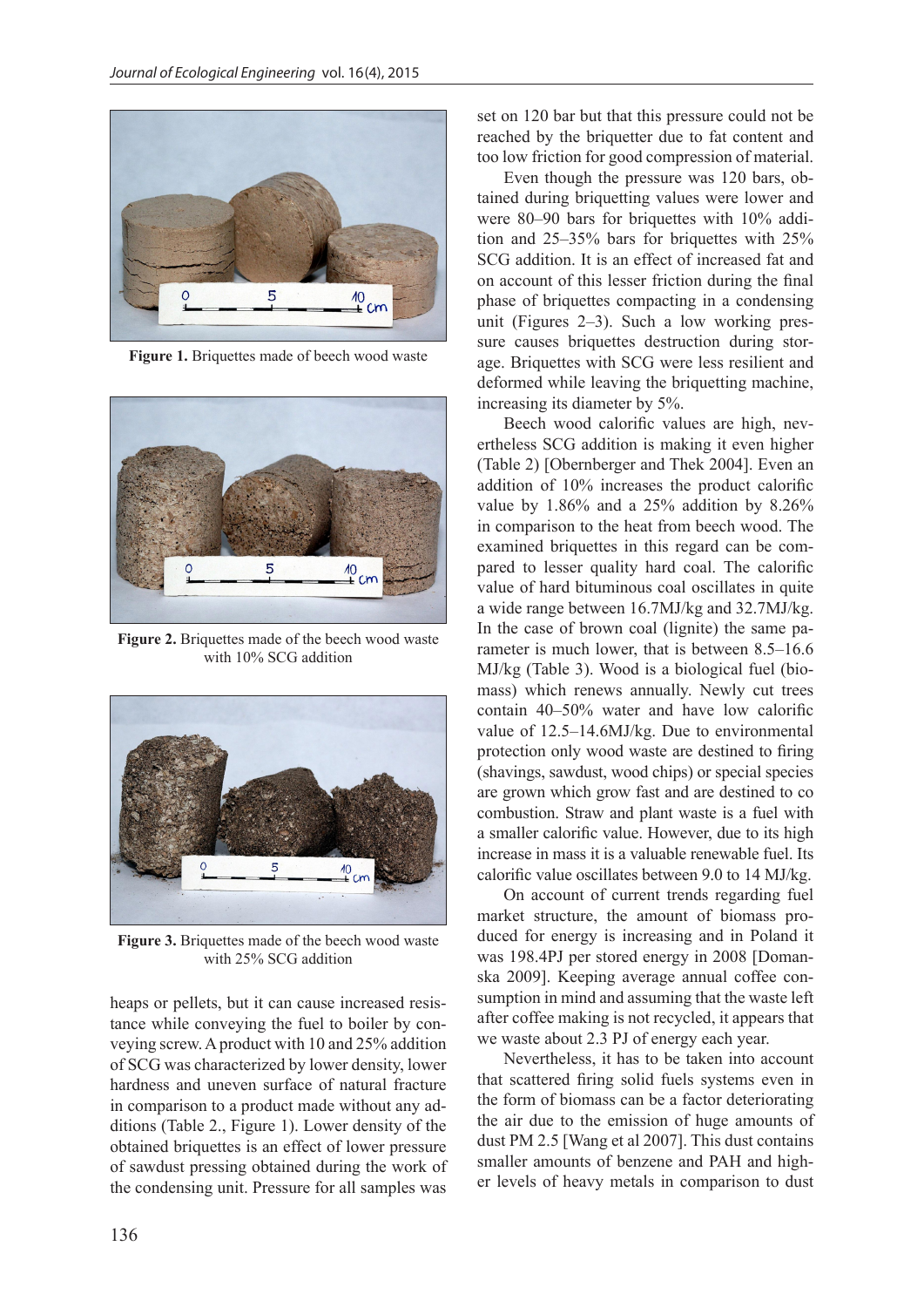| Parameter                           | Pure beech wood | 10%          | 25%          | <b>DIN 51731</b> |
|-------------------------------------|-----------------|--------------|--------------|------------------|
| Organic matter [%]                  | 99.6 (0.07)     | 99.4 (0.11)  | 99.3 (0.10)  | 0150             |
| Ash [%]                             | 0.37            | 0.57         | 0.68         | < 1.5            |
| Proper density [g/cm <sup>3</sup> ] | 0.95(0.02)      | 0.83(0.02)   | 0.73(0.01)   | $1.0 - 1.4$      |
| Calorific value [MJ/kg]             | 18.77 (0.18)    | 19.12 (0.07) | 20.32 (0.11) | 17.5             |

**Table 2.** Basic briquettes characteristic made of pure beech wood in comparison to those with 10 and 25% of SCG (SD value in brackets) n=3

**Table 3.** Solid fuels parameters and basic composition [Kordylewski 1999]

| Parameter       | Unit       | Hard coal     | Brown coal   | Peat      |
|-----------------|------------|---------------|--------------|-----------|
| Calorific value | MJ/kg      | $16.7 - 32.7$ | $8.5 - 16.6$ | $11 - 16$ |
| Humidity        | $\%$       | $5 - 30$      | $15 - 55$    | $20 - 40$ |
| Ash             | % d.w.     | $5 - 40$      | $10 - 35$    | 40        |
| Carbon          | % C d.w.   | $65 - 85$     | $66 - 73$    | 58        |
| Hydrogen        | $%$ H d.w. | $4.7 - 5.9$   | $5 - 7$      | 5.5       |
| Nitrogen        | % N d.w.   | $1.4 - 3$     | $0.7 - 1.5$  | 1.8       |
| Sulphur         | $%S$ d.w.  | $0.8 - 2$     | $0.7 - 7$    | 0.2       |

originating from road traffic from motor vehicles [Olsson and Kjallstrand 2004, Mazzoli-Rocha et al 2008]. At the same time large amounts of organic matter like: alkanes, phenols, carboxylic acids, PCDD/F and others are emitted into the air [Shih et al. 2008]. The amount of emitted organic carbon can even reach 2.1 g/kg combusted fuel [Wang et al 2009]. Drying SCG can also be challenging. Therefore, in case of a lack of waste, heat is advised to dry SCG in a diversified system and organising a system of collecting material with 10–12% humidity.

## **CONCLUSIONS**

The paper examined possibilities of using spent coffee ground as an additive to alternative solid fuels. The additive is worth considering due to a number of factors. First of all, no additional investments are required while applying SCG as a biofuel component. Small companies producing briquettes and possessing devices to make them can successfully use SCG as an additive to wood chips, therefore, contributing to limiting biodegradable waste sent to landfill sites and causing an increase in calorific values of produced briquettes. Potential energy contained in SCG produced in Poland is about 2.3PJ which is 1.16% energy contained in biomass produced in Poland. Briquettes produced with SCG additions have higher calorific values in comparison to briquettes made from pure wood and it is comparable to hard bituminous coal of poor quality. It all contributes to an increase of profitability by using it as an energy source. However, SCG added in an amount of 25% resulted in significantly lower hardness of the briquettes which prevents their storage in high heaps.

## **REFERENCES**

- 1. Alakangas E., Valtanen J., Levlin J.E. 2006. CEN technical specification for solid biofuels – Fuel specification and classes. Biomass Bioenerg, 30, 908–914.
- 2. Boonamnuayvitaya V., Saeung S., Tanthapanichakoon W. 2005. Preparation of activated carbons from coffee residue for the adsorption of formaldehyde. Sep Purif Technol, 42, 159–168.
- 3. Chau J., Sowlati T., Sokhansanj S., Preto F., Melin S., Bi X. 2009. Economic sensitivity of wood biomass utilization for greenhouse heating application. Appl Energ 86, 616–621.
- 4. Ciesielczuk T., Poluszyńska J., Sporek M. 2014. Potential uses for solid biofuels from non-food crops. Proceedings of ECOpole, 2(8), 363–368, DOI: 10.2429/proc.2014.8(2)044 2014;8(2).
- 5. Couto R.M., Fernandes J., da Silva M.D.R.G., Simoes PC. 2009. Supercritical fluid extraction of lipids from spent coffee grounds. J Supercrit Fluid 51, 159–166.
- 6. Domanska D., Zacharz T. 2008. Biomass wastes as source of alternative energy. Archives of Environmental Protection, 34, 39–54.
- 7. Dudek H. 2005. Analysis of coffee consumption in